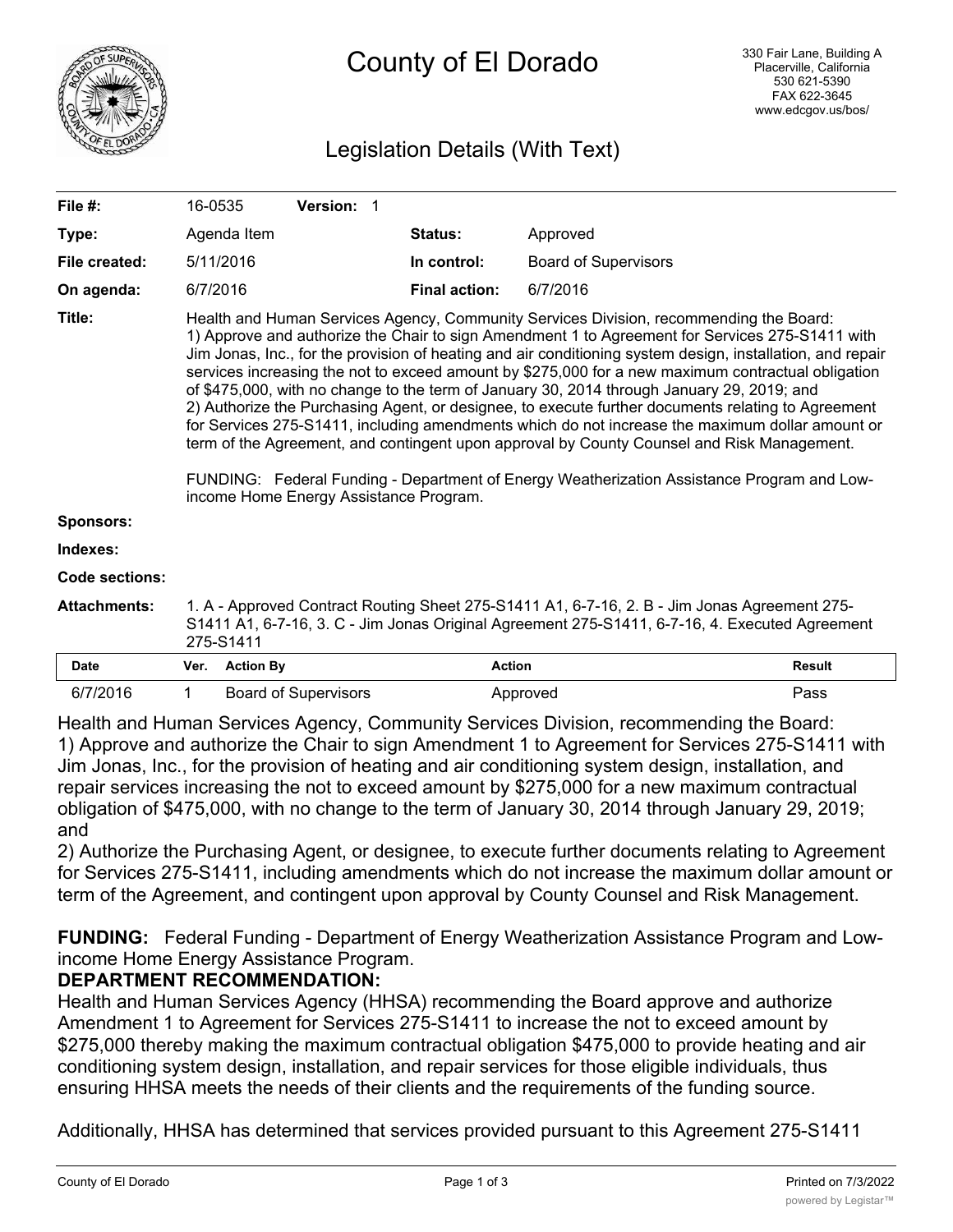satisfy the criteria defined in Chapter 3.13, Section 3.13.030 of the County Ordinance in that the work performed under this Agreement is on an "as requested" basis. The County does not possess the facilities or personnel necessary to perform the work; therefore, it is more economical and feasible to engage an independent contractor for heating and air conditioning services.

### **DISCUSSION / BACKGROUND:**

The Low-Income Home Energy Assistance Program (LIHEAP) is a federally funded program that assists low-income households with offsetting their energy costs by crediting their utility accounts, providing assistance in obtaining firewood or heating fuel, and by installing energy saving measures on their homes through the Weatherization Assistance Program (WAP). Priority is given to the elderly, disabled, and families with children under five years old. The County of El Dorado has received this LIHEAP grant allocation since the early 1980s. Weatherization services have historically been in great demand in the County and high energy costs render the services even more critical to frail and vulnerable residents on fixed incomes. HHSA has continually contracted with Jonas Heating and Cooling since 2009 for the provision of WAP services.

To ensure continuing compliance with the program's funding mandates, Request for Proposal (RFP) 13-918-054 for the provision of heating and air conditioning design, installation, and repair services was published on March 3, 2013. On August 6, 2013, the Board of Supervisors awarded RFP 13- 918-054 (Legistar File 13-0892, Item 9) to three entities, one of which was Jonas Heating and Cooling. On January 30, 3014, the Board Chair executed Agreement for Services 275-S1411 with Jonas Heating and Cooling to provide heating and air conditioning system design, installation, and repair services, for a maximum contractual obligation of \$200,000 for the term January 30, 2014 through January 29, 2019. A copy of this original agreement is attached hereto as Attachment C.

As a result of higher than anticipated demand for these services, HHSA requests Board of Supervisors approval of Amendment 1 to Agreement for Services 275-S1411, which increases the compensation by \$275,000 for a maximum contractual obligation of \$475,000, in order to continue the provision of services throughout the term of the Agreement.

## **ALTERNATIVES:**

Disapproval of Amendment 1 to Agreement for Services 275-S1411 will result in the inability to meet the needs of the eligible clients within the parameters of the funding source. HHSA would no longer be able to provide WAP services.

### **OTHER DEPARTMENT / AGENCY INVOLVEMENT:**

County Counsel, Human Resources and Risk Management.

### **CAO RECOMMENDATION:**

It is recommended that the Board approve this item.

### **FINANCIAL IMPACT:**

There is no impact to the Net County Cost associated with this Amendment I to Agreement for Services 275-S1411. The grant allocation of federal funds covers all costs associated with provision of Department of Energy Weatherization Assistance Program (DOE WAP) and Low-income Home Energy Assistance Program (LIHEAP) services and sufficient funding is included in the Agency's FY 2015-16 budget and will be included in future budgets for the term of the agreement. The County of El Dorado has received this grant allocation since the early 1980s and this revenue source is expected to continue.